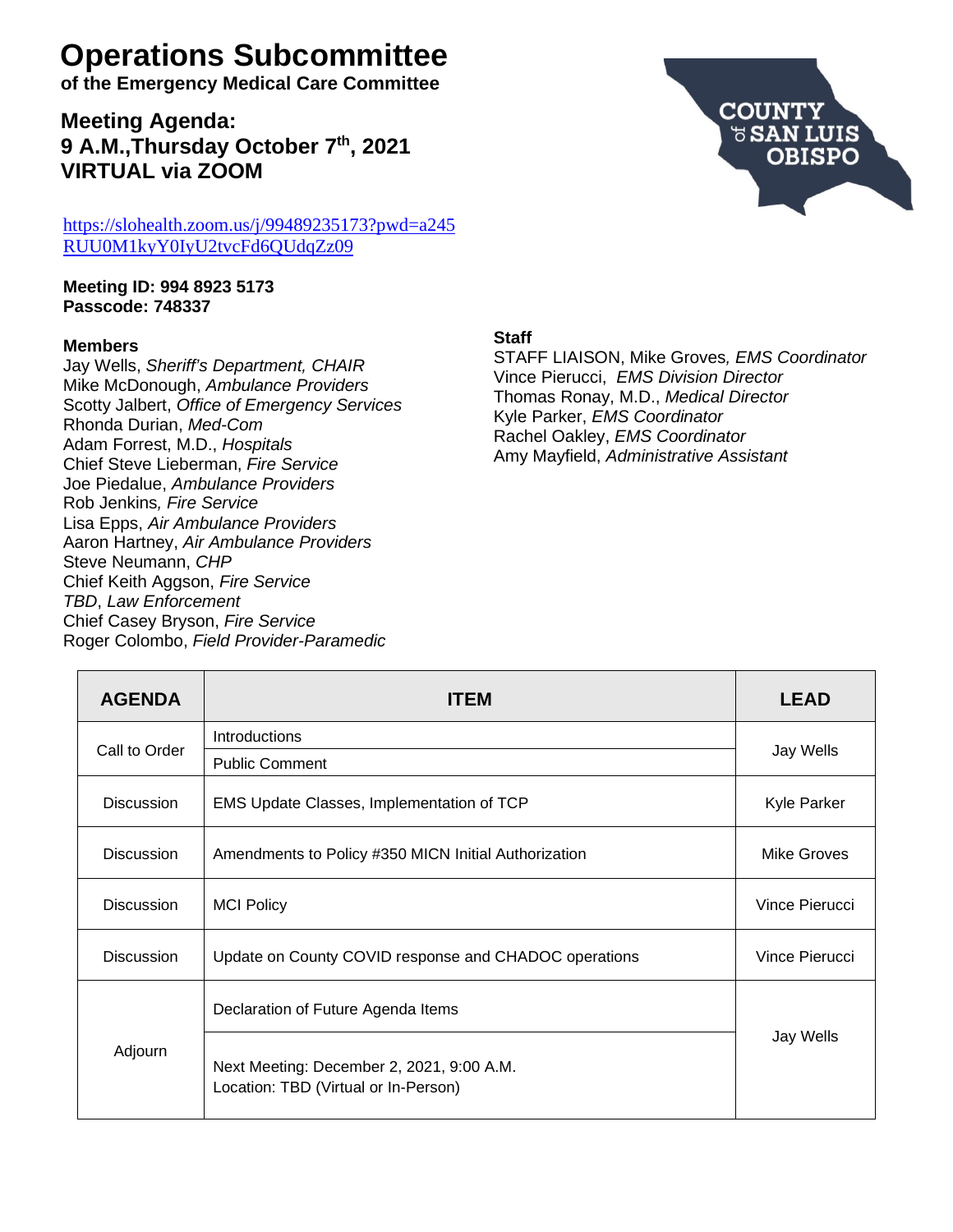

### **Meeting Minutes**

**9 A.M., June 4, 2021**

| <b>Members</b>          |                                                  | <b>Staff</b> |                                            |  |
|-------------------------|--------------------------------------------------|--------------|--------------------------------------------|--|
|                         | CHAIR Jay Wells, Sheriff's Department            | ⊠            | Vince Pierucci., EMS Division Director     |  |
| ⊠                       | Mike McDonough, Ambulance Providers              |              | Thomas Ronay, MD, Medical Director         |  |
|                         | Scotty Jalbert, OES                              | $\boxtimes$  | Rachel Oakley, EMS Coordinator             |  |
| ⊠                       | Rob Jenkins, Fire Service                        | ⊠            | Mike Groves, EMS Coordinator               |  |
|                         | Adam Forrest, MD, Hospitals                      | ⊠            | Kyle Parker, EMS Coordinator               |  |
| ⊠                       | Chief Steve Lieberman, Fire Service South County | ⊠            | Amy Mayfield, EMS Administrative Assistant |  |
|                         | Joe Piedalue, Ambulance Providers                |              |                                            |  |
| ⊠                       | Lisa Epps, Air Ambulance Providers (Mercy Air)   |              |                                            |  |
|                         | Chief Casey Bryson, Fire Service North County    |              |                                            |  |
|                         | Steve Neumann, CHP                               |              |                                            |  |
| ⊠                       | Chief Keith Aggson, Fire Service, Coastal        |              | Guests:                                    |  |
|                         | Roger Colombo, Field Provider, Paramedics        |              |                                            |  |
|                         | Rhonda Durian, MedCom                            |              |                                            |  |
| Vacant, Law Enforcement |                                                  |              |                                            |  |

| <b>AGENDA ITEM / DISCUSSION</b>                                                                                                                                                                                                                                                                                                                                                                                                                                                                                                                                                                                                                                                                                                                                                                                  | <b>ACTION / FOLLOW-UP</b>                                                                     |
|------------------------------------------------------------------------------------------------------------------------------------------------------------------------------------------------------------------------------------------------------------------------------------------------------------------------------------------------------------------------------------------------------------------------------------------------------------------------------------------------------------------------------------------------------------------------------------------------------------------------------------------------------------------------------------------------------------------------------------------------------------------------------------------------------------------|-----------------------------------------------------------------------------------------------|
| <b>CALL TO ORDER</b>                                                                                                                                                                                                                                                                                                                                                                                                                                                                                                                                                                                                                                                                                                                                                                                             |                                                                                               |
| <b>Introductions</b>                                                                                                                                                                                                                                                                                                                                                                                                                                                                                                                                                                                                                                                                                                                                                                                             | M. Groves                                                                                     |
| Public Comment - None                                                                                                                                                                                                                                                                                                                                                                                                                                                                                                                                                                                                                                                                                                                                                                                            |                                                                                               |
| <b>APPROVAL OF MINUTES</b>                                                                                                                                                                                                                                                                                                                                                                                                                                                                                                                                                                                                                                                                                                                                                                                       |                                                                                               |
| <b>Approval of Minutes</b><br>No quarum                                                                                                                                                                                                                                                                                                                                                                                                                                                                                                                                                                                                                                                                                                                                                                          |                                                                                               |
| <b>ACTION / DISCUSSION ITEMS</b>                                                                                                                                                                                                                                                                                                                                                                                                                                                                                                                                                                                                                                                                                                                                                                                 |                                                                                               |
|                                                                                                                                                                                                                                                                                                                                                                                                                                                                                                                                                                                                                                                                                                                                                                                                                  |                                                                                               |
| Amending of Policy #205 and #209, addition of Wildland Engine<br>Policy #205<br>K.Aggson added this is a high functioning AED that is currently carried.<br>R. Jenkins asked if this is an AED Pro?<br>M. McDonough asked if it has synchronized cardioversion capabilities. It does not.<br>S. Lieberman - Type 3 wildland, storage is very limited. States he appreciates the request.<br>R. Jenkins - Functions as a 3 lead cable. Allows you to look and see a rhythm, no on the cardiac<br>version.<br>M. McDonough states this is similar to San Diego County<br>R. Jenkins states this is a very common AED for this purpose.<br>M. McDonough states he fully supports project.<br>K. Aggson states this has no cardiac capability and this is the minimum requirement AED.<br>C. Bryson - Fully supports | Members present recommend moving Policy #205 to<br><b>EMCC</b> for discussion                 |
| Policy #209<br>R. Jenkins spoke regarding splitting inventory. Two on two on foot, rest on vehicle. Doesn't like the<br>split up. Interupts the care of more than one patient. Example being a burn out.<br>V. Pierucci states it affects Chain of Custody/burn out. Being away from the controlled substance.<br>Don't want to leave unattended. Will take back to Tom Ronay, MD.<br>Local Optional Scope of Practice (LOSOP) Unified Scope for Qualified Providers<br>Draft Policy #157 FP-C / CCP-C Unified Scope of Practice                                                                                                                                                                                                                                                                                 | Members present recommend moving Policy #209 with<br>suggested changes to EMCC for discussion |
| K. Parker Open up for discussion<br>L. Epps states this is done in other counties, nurses are allowed to do this, paramedics are not.<br>Would like a unified manner.                                                                                                                                                                                                                                                                                                                                                                                                                                                                                                                                                                                                                                            | Members present recommend moving new Draft Policy<br>#157 to EMCC for discussion              |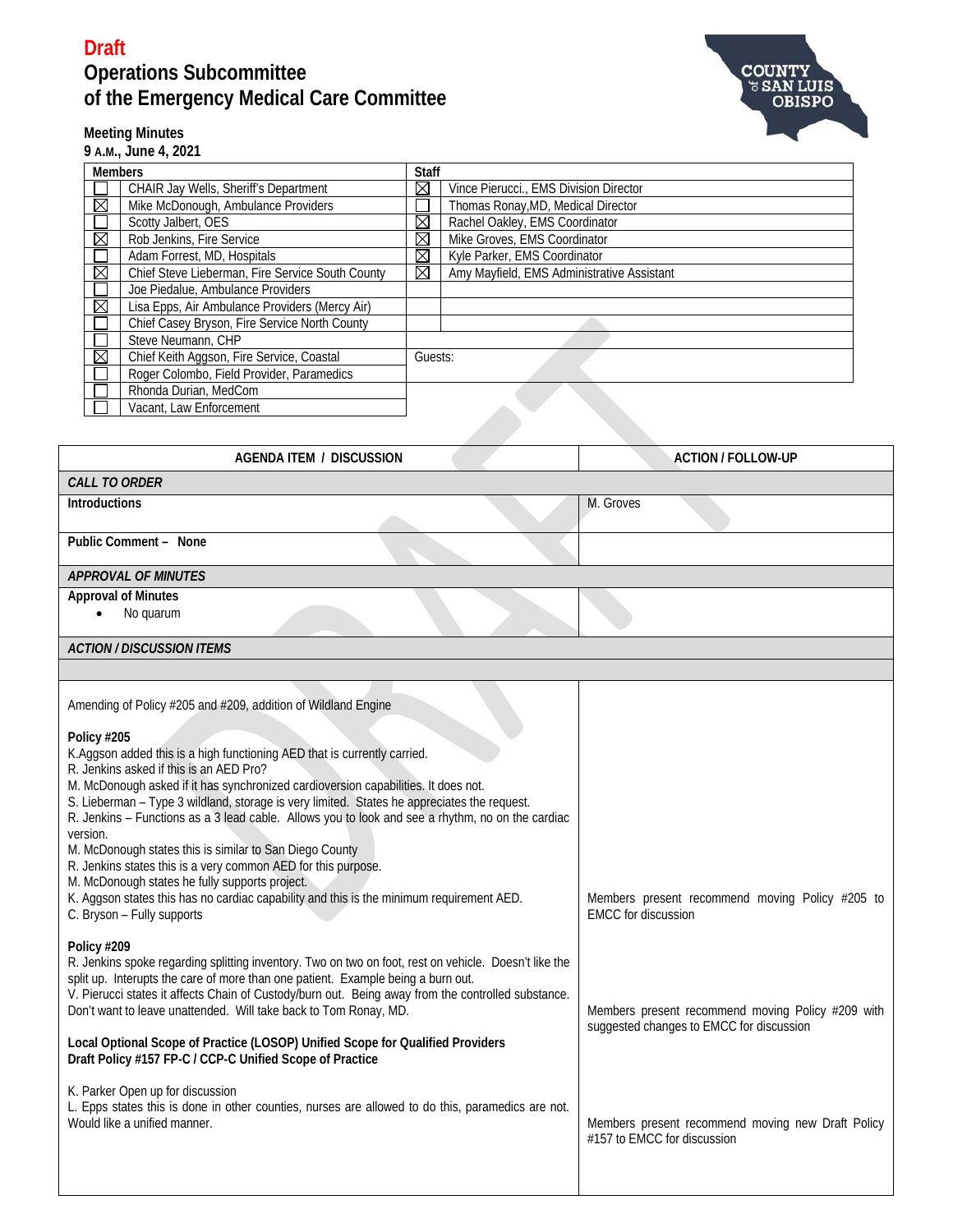| <b>AGENDA ITEM / DISCUSSION</b>                                                                                                                                                                                                                                                                                                                                                                                                                                                                                                                                                                                                                                                                                                                                                                                                                                                                                                                                                                                                                                                                                                                                                                                                 | <b>ACTION / FOLLOW-UP</b> |  |  |  |
|---------------------------------------------------------------------------------------------------------------------------------------------------------------------------------------------------------------------------------------------------------------------------------------------------------------------------------------------------------------------------------------------------------------------------------------------------------------------------------------------------------------------------------------------------------------------------------------------------------------------------------------------------------------------------------------------------------------------------------------------------------------------------------------------------------------------------------------------------------------------------------------------------------------------------------------------------------------------------------------------------------------------------------------------------------------------------------------------------------------------------------------------------------------------------------------------------------------------------------|---------------------------|--|--|--|
| Update on County COVID Response and EOC operations<br>V. Pierucci - Cases are down. We are in the 50/day range in active cases. Hospitalizations are 2<br>to 3 per day. In process of demobing the EOC. Putting plans together to activate CHADOC. Big<br>focus is looking for the space. Meeting with Realty Property to discuss. Will be out of EOC end of<br>July. Just trying to wrap up and keeping minimal amount of people. New guidelines should be<br>coming out. In person to resume. Everyone who is vaccinated will not be required to wear masks.<br>There is some concern come Fall. Concerned about a surge on the operations side.<br>M. Groves - Are we moving to the next tier?<br>V. Pierucci - The possibility is slim. The blueprints for that are going away.<br>S. Lieberman - Regarding mask guidance. City HR and Cal OSHA to talk about unvaccinated<br>employees' requirement to wear masks at all times.<br>V. Pierucci - Dr. Penny Borenstein is frustrated regarding this. CALOSHA met yesterday and again<br>this evening to finalize recommendations.<br>M. Groves - Mandatory vaccinations - not required Emergency Use Authorization should be moved<br>to Full Use Authorization to require. |                           |  |  |  |
| <b>ADJOURN</b>                                                                                                                                                                                                                                                                                                                                                                                                                                                                                                                                                                                                                                                                                                                                                                                                                                                                                                                                                                                                                                                                                                                                                                                                                  |                           |  |  |  |
| Declaration of Future Agenda Items:<br>R. Jenkins - Policy 200 - Scene management. Address communications with ambulance after<br>dispatch.<br>M. Groves - Transcutaneous Pacing<br>K. Parker - October 1st memo will go out regarding paramedic EMS yearly training. This will take<br>place July, August & September.<br>S. Lieberman - Skills renewals for EMTs<br>R. Jenkins - Would like to revisit revising MCI policy                                                                                                                                                                                                                                                                                                                                                                                                                                                                                                                                                                                                                                                                                                                                                                                                    |                           |  |  |  |
| <b>Motion to Adjourn</b>                                                                                                                                                                                                                                                                                                                                                                                                                                                                                                                                                                                                                                                                                                                                                                                                                                                                                                                                                                                                                                                                                                                                                                                                        | Adjourned: 0938           |  |  |  |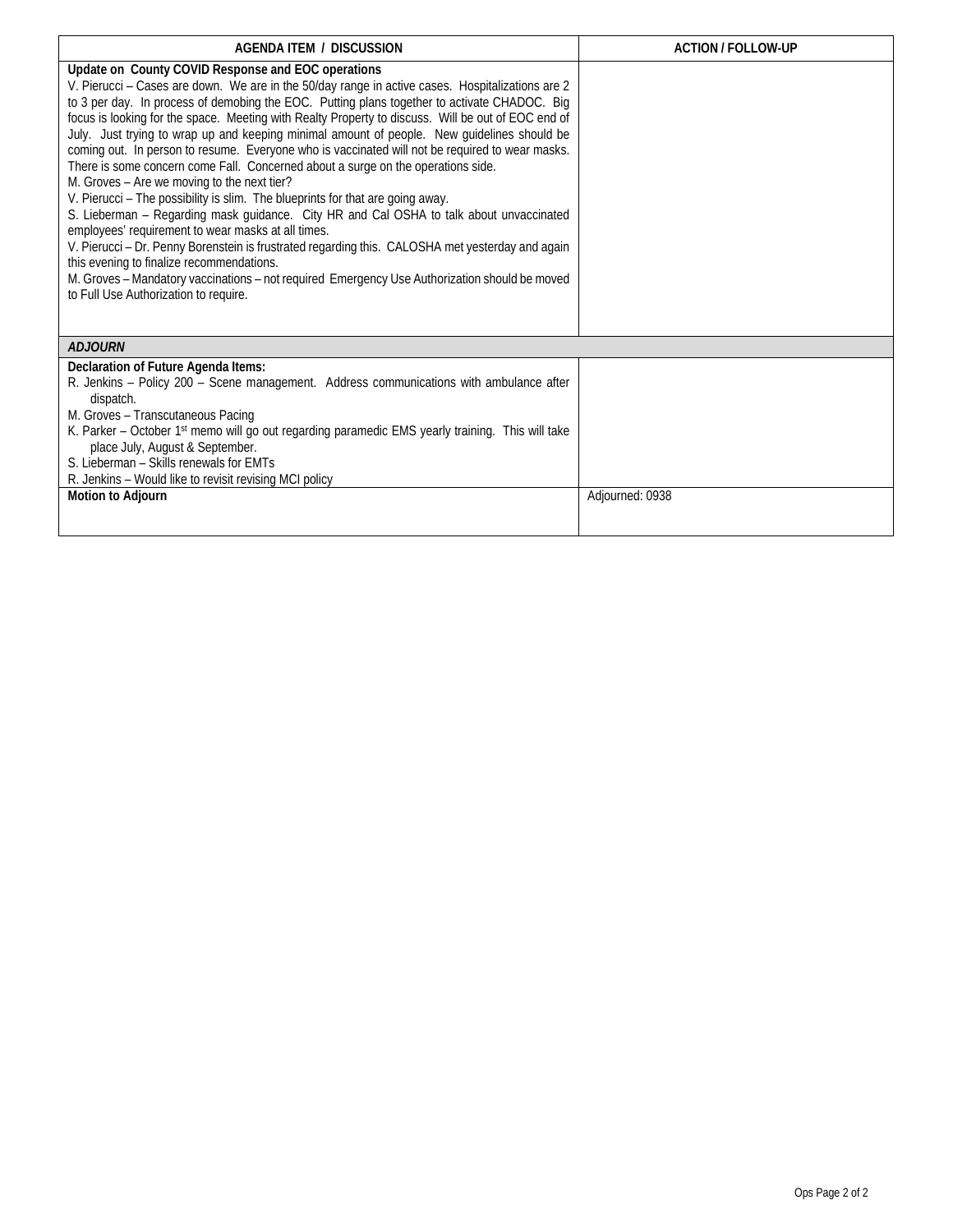

**COUNTY OF SAN LUIS OBISPO HEALTH AGENCY PUBLIC HEALTH DEPARTMENT Mike Hill** *Health Agency Director* **Penny Borenstein, MD, MPH** *Health Officer/Public Health Director*

| <b>MEETING DATE</b>             | October 7, 2021                                                                                                                                                                                                                                                                                                                                                                                                                                                                                                                                                                                                                                                                                                                                               |
|---------------------------------|---------------------------------------------------------------------------------------------------------------------------------------------------------------------------------------------------------------------------------------------------------------------------------------------------------------------------------------------------------------------------------------------------------------------------------------------------------------------------------------------------------------------------------------------------------------------------------------------------------------------------------------------------------------------------------------------------------------------------------------------------------------|
| <b>STAFF CONTACT</b>            | <b>Mike Groves</b>                                                                                                                                                                                                                                                                                                                                                                                                                                                                                                                                                                                                                                                                                                                                            |
|                                 | 805.788.2514 mgroves@co.slo.ca.us                                                                                                                                                                                                                                                                                                                                                                                                                                                                                                                                                                                                                                                                                                                             |
| <b>SUBJECT</b>                  | Amend Policy #350 MICN Initial Authorization                                                                                                                                                                                                                                                                                                                                                                                                                                                                                                                                                                                                                                                                                                                  |
| <b>SUMMARY</b>                  |                                                                                                                                                                                                                                                                                                                                                                                                                                                                                                                                                                                                                                                                                                                                                               |
|                                 | Policy #350 MICN Authorization:                                                                                                                                                                                                                                                                                                                                                                                                                                                                                                                                                                                                                                                                                                                               |
|                                 | We had a request from an ED manager to waive the one-year experience requirement for<br>new ED RNs if they had prior paramedic experience. There are several paramedics who<br>recently completed the Cuesta College nursing program and have been hired as ED<br>nurses. The ED managers would like to use their knowledge and experience in EMS as<br>MICNs immediately on completion of licensing, ED training, and completion of the MICN<br>authorization course. This is particularly important for those new nurses assigned to night<br>shifts where the hospitals have had difficulty in hiring and retaining qualified RNs to act<br>as MICNs. This proposal has the support of all the ED managers, MICN liaisons, and<br><b>EMS Agency staff.</b> |
| <b>REVIEWED BY</b>              | All County Hospital ED Managers and MICN Liaisons, EMS Staff, Vince Pierucci                                                                                                                                                                                                                                                                                                                                                                                                                                                                                                                                                                                                                                                                                  |
| <b>RECOMMENDED</b><br>ACTION(S) | Review and approve to submit to EMCC.                                                                                                                                                                                                                                                                                                                                                                                                                                                                                                                                                                                                                                                                                                                         |
| ATTACHMENT(S)                   | Draft policy #350                                                                                                                                                                                                                                                                                                                                                                                                                                                                                                                                                                                                                                                                                                                                             |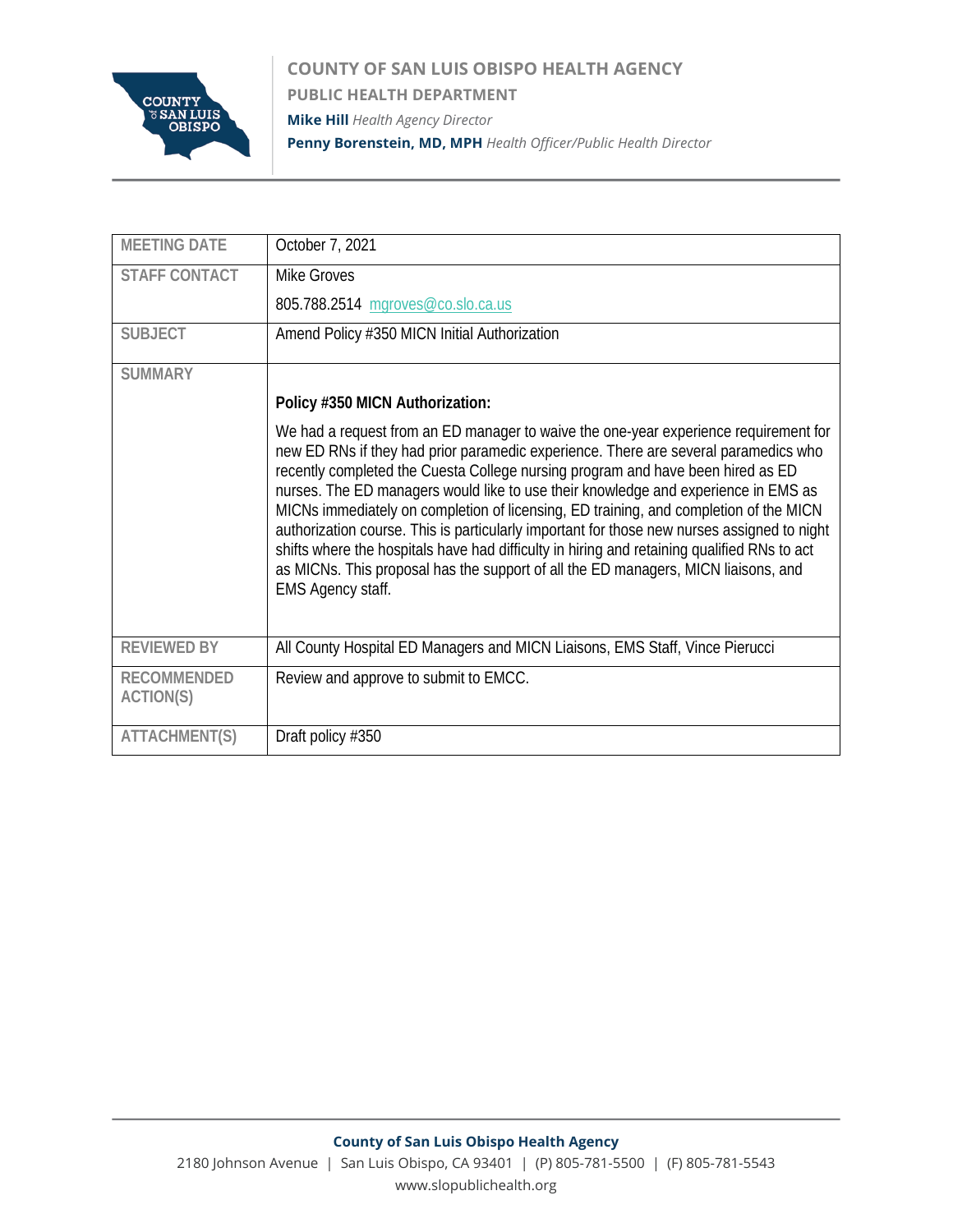## **ThePOLICY #350: MOBILE INTENSIVE CARE NURSE INITIAL AUTHORIZATION**

#### L. PURPOSE

A. To establish criteria for the initial authorization of Mobile Intensive Care Nurses (MICN) in the County of San Luis Obispo (SLO).

### II. SCOPE

A. This policy applies to all California licensed Registered Nurses, who work in the Emergency Department (ED) for a Base Hospital in the County of SLO, wishing to obtain authorization as an MICN.

### III. POLICY

- A. A current and valid California Registered Nurse license and local authorization are required to practice as an MICN in the County of SLO.
- B. Only MICNs with a current authorization may represent themselves as an MICN. Individuals not currently authorized as an MICN who represent themselves as such may be subject to discipline as outlined in Emergency Medical Services (EMS) Agency Policy# 300: Investigation and Disciplinary Process.
- C. All initial authorization candidates must complete the following before applying for initial authorization:

1. EMS Agency Initial Authorization Course and pass the written examination with a minimum score of 80%. The course instructor will evaluate any candidate who fails to pass the testing and evaluation process and recommend to the EMS Agency Medical Director further evaluation or training, as required.

2. Complete the following within 3 months of passing the initial MICN authorization course:

a. An orientation to Base Hospital radio operation techniques and hardware provided by the Paramedic Liaison Nurse at the candidate's Base Hospital utilizing the EMS Agency Orientation Checklist – Attachment B.

b. A minimum of fifteen (15) paramedic radio calls proctored by an authorized MICN, a minimum of ten (10) calls must be advanced life support (ALS). Record each call, utilizing the EMS Agency Proctoring Form – Attachment C, indicating date, time, and nature of the case (e.g., major trauma, syncope, chest pain). The candidate and the proctoring MICN must sign each recorded call.

c. Four (4) hours of orientation at the County of SLO Sheriff's Department ambulance dispatch center, MedCom. The dispatcher providing the orientation will complete and sign the EMS Agency MICN Field Orientation Checklist -Attachment D.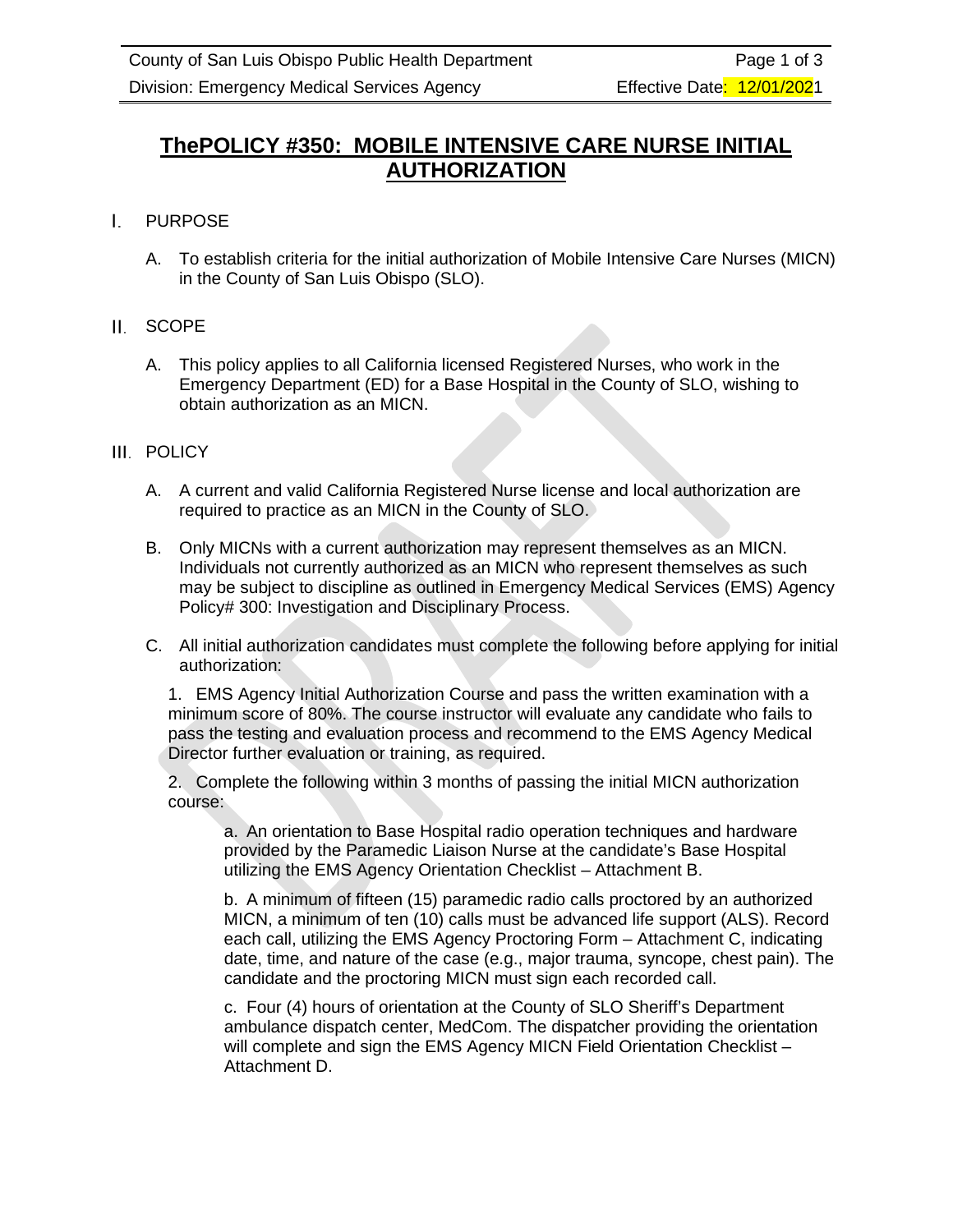- D. Candidates for initial authorization must apply to the EMS Agency in person, by mail, fax or E-mail, and pay the non-refundable application fee.
- E. Candidates whose checks return for insufficient funds may be subject to disciplinary action as outlined in EMS Agency Policy# 101: Fee Collection.
- F. All information on the EMS Agency application is subject to verification. Candidates who supply information found to be fraudulent will be subject to the disciplinary process outlined in EMS Agency Policy# 300: Investigation and Disciplinary Process.
- G. Authorization will be for a maximum of two years:
	- 1. The effective date of authorization will be the date the candidate meets all local requirements as demonstrated to the EMS Agency.
	- 2. The authorization will expire:

a. Two years from the completion date of the initial MICN authorization course, or

- b. On the date, the MICN no longer meets authorization requirements.
- H. Once authorized as an MICN, based on the continuous quality improvement process the employer or EMS Agency Medical Director may determine that a MICN needs additional training, observation or testing. The employer, the EMS Agency Medical Director or his/her designee, may create a specific and targeted program of remediation based upon the identified need of the MICN. If there is disagreement between the MICN, the employer and/or the EMS Agency Medical Director, the decision of the EMS Agency Medical Director will prevail.
- I. If the individual fails to complete this targeted program of remediation the EMS Agency Medical Director may suspend authorization for a minimum of one (1) year and up to two (2) years.
- J. As a condition of continued authorization, a MICN must attend and pass all mandated training as may be required from time to time by the EMS Agency.
- K. It is the responsibility of the MICN to notify the EMS Agency within 7 days of any arrest or change in their eligibility status. Failure to report such actions may result in disciplinary action.
- L. The EMS Agency Medical Director must approve exceptions to any authorization requirements.

### IV. PROCEDURE

- A. A candidate for initial MICN authorization in the County of SLO must complete the EMS Agency application – Attachment A, and supply documentation establishing eligibility for authorization as follows:
	- 1. Current California Registered Nurse license